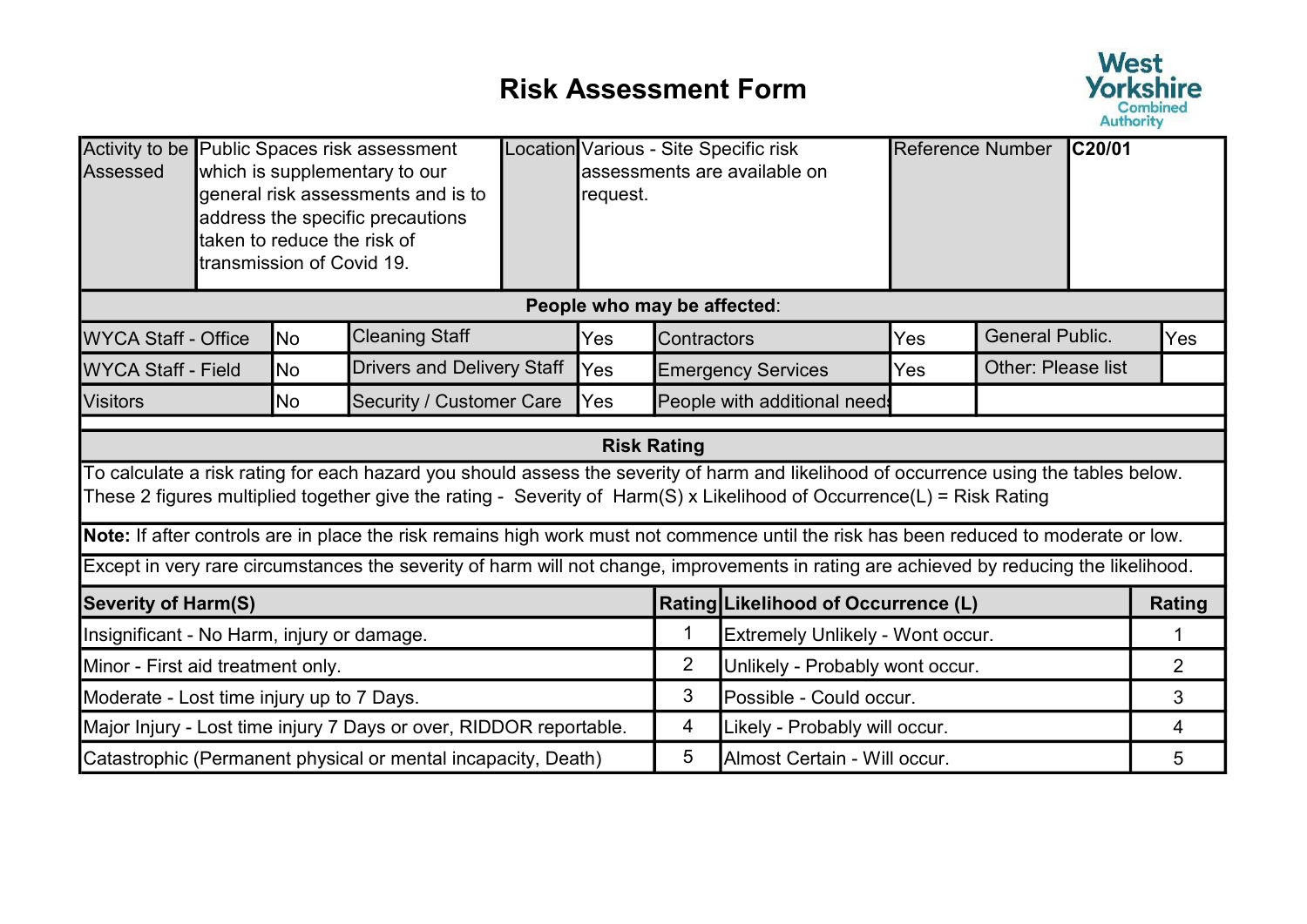| <b>Risk Rating</b> | Description                                                                                                     |
|--------------------|-----------------------------------------------------------------------------------------------------------------|
| $1 - 8$ (Low)      | Low level of risk: No further action is necessary unless circumstances change. Ensure controls are maintained.  |
| 9-15 (Moderate)    | Medium level of risk: Examine task closely. Additional controls may be required. Ensure controls are maintained |
| $16-25$ (High)     | High level of risk: Improvements in risk control are necessary. Suspend task until new controls are implemented |

|           | Hazard / Risk                                                                           |                                                                  | <b>Assessment</b><br>(Without)<br>Controls) |  | <b>Control Measures or Mitigations</b> |                                                                                                                                                                                                                                                                                                                                                                                                                                                                                                                                                                                | <b>Assessment</b><br><b>With Controls)</b> |  |              |
|-----------|-----------------------------------------------------------------------------------------|------------------------------------------------------------------|---------------------------------------------|--|----------------------------------------|--------------------------------------------------------------------------------------------------------------------------------------------------------------------------------------------------------------------------------------------------------------------------------------------------------------------------------------------------------------------------------------------------------------------------------------------------------------------------------------------------------------------------------------------------------------------------------|--------------------------------------------|--|--------------|
| <b>No</b> | <b>Hazard</b>                                                                           | <b>Risk to Health and Safety</b>                                 | $\mathbf{s}$                                |  | R                                      |                                                                                                                                                                                                                                                                                                                                                                                                                                                                                                                                                                                | S                                          |  | $\mathsf{R}$ |
|           | <b>Bus Station - Staffed</b>                                                            |                                                                  |                                             |  |                                        |                                                                                                                                                                                                                                                                                                                                                                                                                                                                                                                                                                                |                                            |  |              |
|           | Using bus station to access public<br>transport or in station shops and<br>lfacilities. | Exposure to virus due to contact<br>with contaminated surface's. | $\overline{\mathbf{4}}$                     |  |                                        | Ensure all areas used by the public<br>are frequently cleaned and<br>disinfected (this will be established<br>on a site by site basis dependant on<br>usage).<br>Consider providing hand gels at high<br>usage points.<br>Cleaning should include all handrails<br>and contact points such as doors,<br>4 16 handles, push plates, keypad door<br>locks, hard surfaces, etc.<br>All customer areas are subject to a<br>daily deep clean and periodic<br>cleaning of touch points will occur<br>throughout the day.<br>Advise the use of contactless<br>payment where possible. | $\overline{\mathbf{4}}$                    |  |              |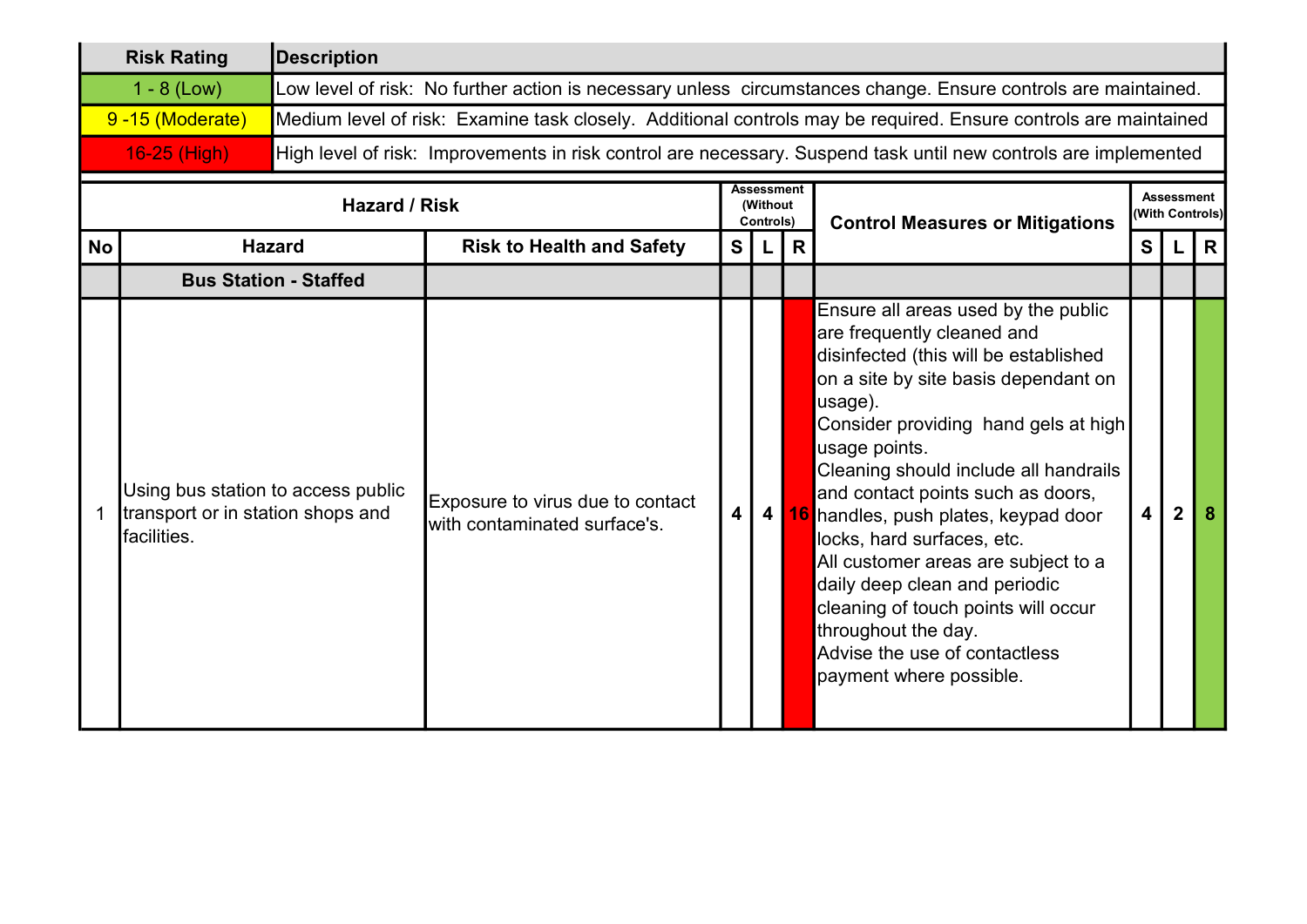| Using bus station to access public<br>transport or in station shops and<br><b>I</b> facilities. | Exposure to virus due to contact<br>with other passengers, members<br>of the public or staff. |                         | 4 3 12 |      | Where possible install floor markings,<br>signage, etc to aid the public with<br>social distancing.<br>Staff to provide verbal reinforcement<br>of social distancing advice to<br>customers.<br>Monitor crowding and, if appropriate,<br>introduce one way pedestrian.<br>Where possible bus stations will be<br>arranged to provide separate spaces<br>for passengers alighting and<br>boarding buses. | 4 |  |
|-------------------------------------------------------------------------------------------------|-----------------------------------------------------------------------------------------------|-------------------------|--------|------|---------------------------------------------------------------------------------------------------------------------------------------------------------------------------------------------------------------------------------------------------------------------------------------------------------------------------------------------------------------------------------------------------------|---|--|
| Using bus station to access public<br>transport or in station shops and<br><b>I</b> facilities. | Exposure to virus due to using<br>waiting / seating areas.                                    | $\overline{\mathbf{4}}$ |        | 4 16 | Establish social distancing in seating<br>/ waiting areas.<br>Block off seats using warning tape to<br>establish 2m distance between<br>usable seats.<br>Install signage explaining why the<br>seating is cordoned off.<br>Where necessary remove seats to<br>prevent use.                                                                                                                              | 4 |  |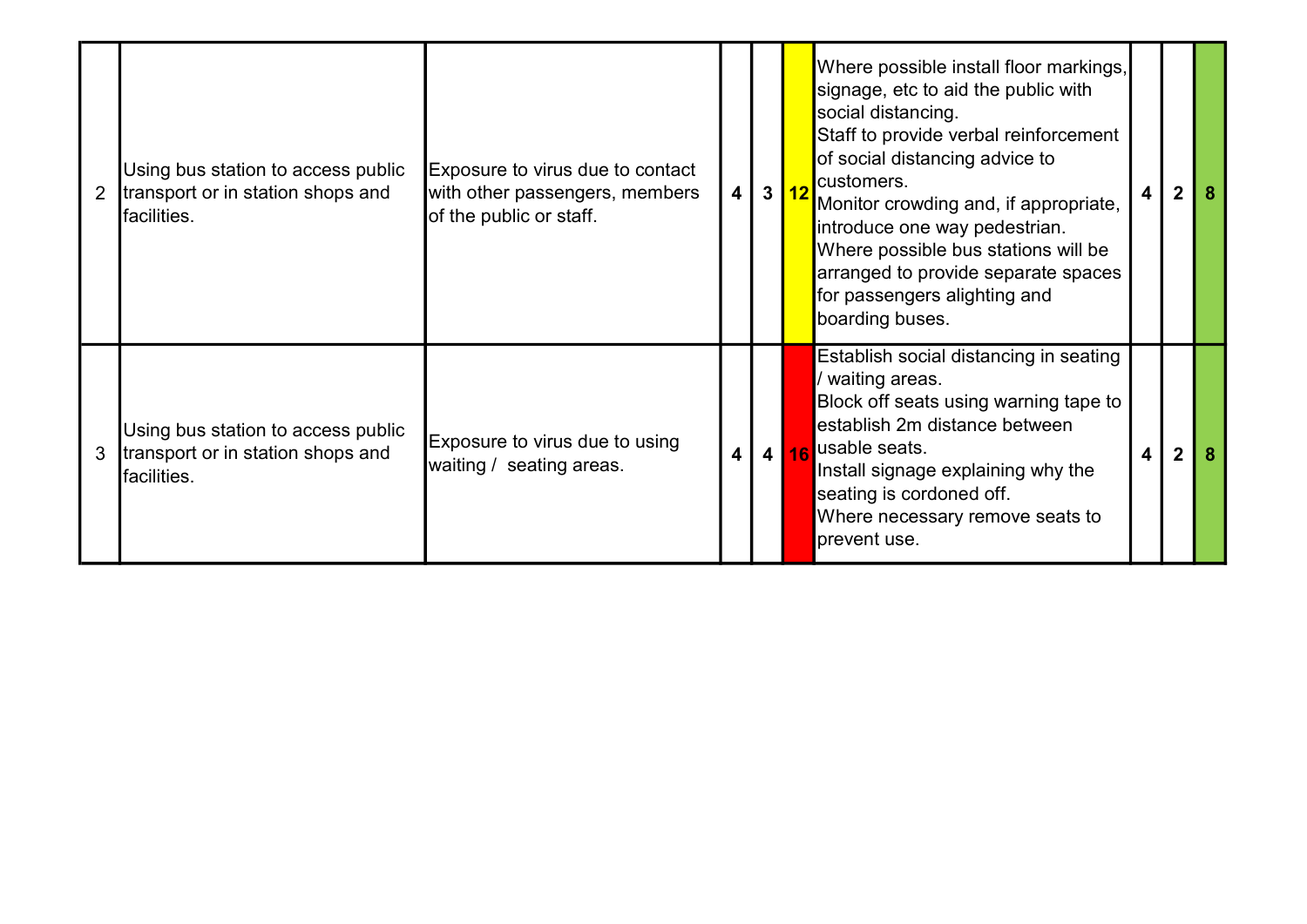| $\overline{4}$ | Using bus station to access public<br>transport or in station shops and<br>facilities.          | Exposure to virus due to use of<br>public toilets        | $\boldsymbol{4}$        | 4 16 | Member of staff to control social<br>distancing, queueing, access and<br>egress, use of hand sanitiser, etc.<br>Install floor markings, signage, etc to<br>aid the public with social distancing.<br>Restrict access to 2 people at a time.<br>Block off alternate toilet cubicles,<br>urinals and sinks to maintain social<br>distancing.<br>Provide hand sanitiser outside the<br>Toilets.<br>For Pay toilets consider opening<br>gates to reduce contact points such<br>as coin slots, turnstile bars, etc. | 4 | 2 | 8 |
|----------------|-------------------------------------------------------------------------------------------------|----------------------------------------------------------|-------------------------|------|----------------------------------------------------------------------------------------------------------------------------------------------------------------------------------------------------------------------------------------------------------------------------------------------------------------------------------------------------------------------------------------------------------------------------------------------------------------------------------------------------------------|---|---|---|
| 5              | Using bus station to access public<br>transport or in station shops and<br><b>I</b> facilities. | Exposure to virus due to use of<br>llifts and escalators | $\overline{\mathbf{4}}$ |      | Where possible install floor markings,<br>signage, etc to aid the public with<br>social distancing at lift entrances.<br>Only one person allowed in a lift at a<br>time, unless they are from the same<br>household.<br>Install signage to advise usage<br>4 16 requirements.<br>Install signage to advise safe<br>distancing requirements whilst using<br>the escalator.<br>Frequent cleaning of escalator and<br>lift touch points such as handrails,<br>buttons, etc.                                       | 4 | 2 | 8 |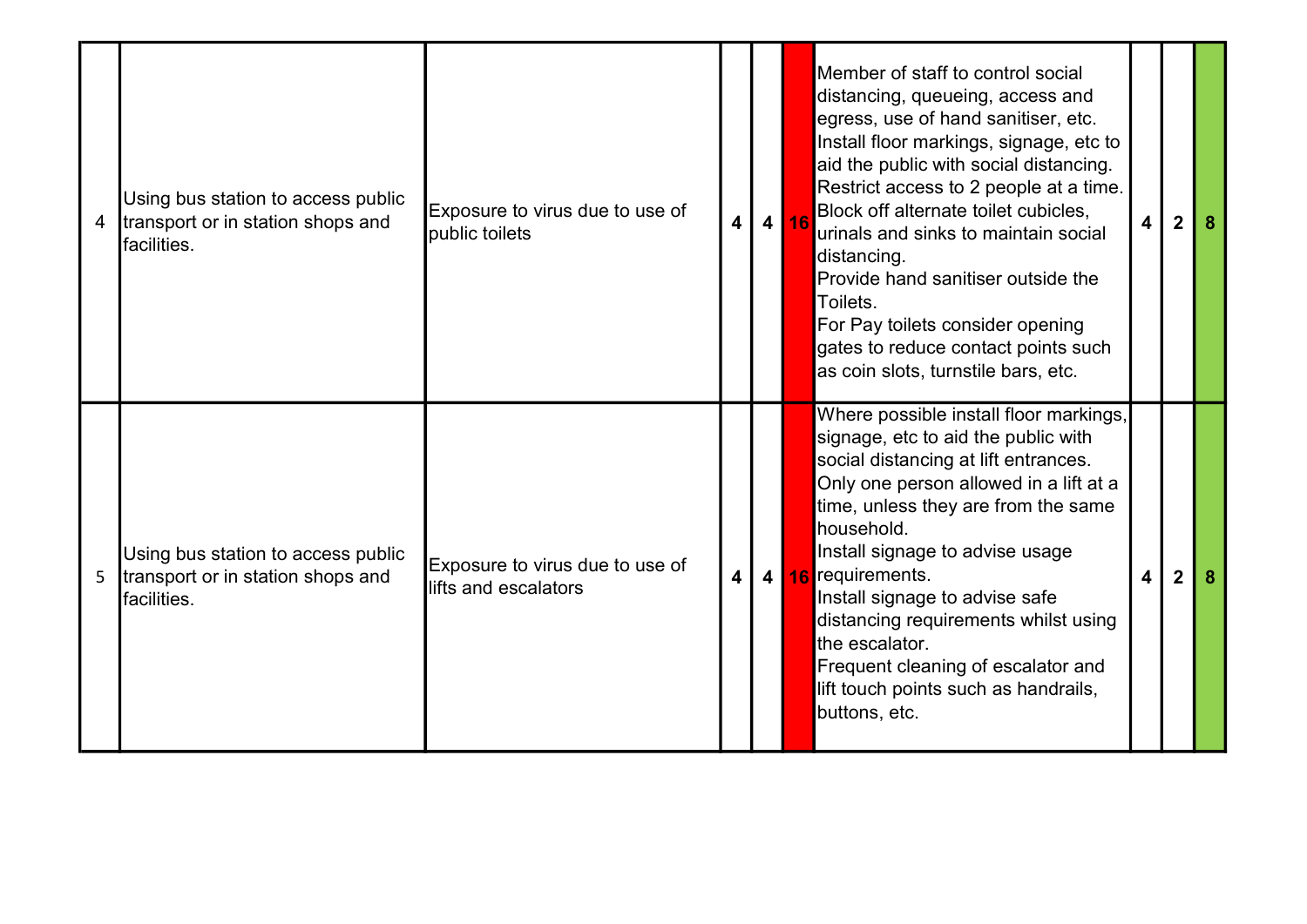| 6              | Using bus station to access public<br>transport or in station shops and<br>facilities.  | Exposure to virus due to use of<br>electronic self service machines<br>such as ATM, information point, M<br>Card machine and vending<br>machines. | 4 | 4 16 | Where possible install floor markings,<br>signage, etc to aid the public with<br>social distancing near machines.<br>Ensure regular cleaning.                                                                                                                                                                                                                                   | $\overline{\mathbf{4}}$ | 2 |  |
|----------------|-----------------------------------------------------------------------------------------|---------------------------------------------------------------------------------------------------------------------------------------------------|---|------|---------------------------------------------------------------------------------------------------------------------------------------------------------------------------------------------------------------------------------------------------------------------------------------------------------------------------------------------------------------------------------|-------------------------|---|--|
| $\overline{7}$ | Using bus station to access public<br>transport or in station shops and<br>lfacilities. | Anti-Social Behaviour / Abuse of<br>Staff                                                                                                         | 4 | 3 12 | Maintain social distancing (2m<br>clearance from other persons) at all<br>times, if necessary step back from<br>the instigator.<br>Provide hand sanitiser for staff.<br>Customer facing staff to wear<br>disposable gloves.<br>Contact Police if under threat of<br>physical contact.                                                                                           | 4                       |   |  |
| 8              | Using bus station to access public<br>transport or in station shops and<br>facilities.  | Exposure to the virus during the<br>provision of First Aid.                                                                                       | 4 |      | Wash hands or use an alcohol gel,<br>before and after treating a casualty.<br>Wear disposable gloves.<br>Prevent the risk of cross contamination<br>when assessing patient, treating them or<br>4 16 checking their breathing.<br>If CPR is required, use a towel or piece<br>of clothing and lay it over the mouth and<br>nose of the casualty.<br>Do not give rescue breaths. | 4                       | 2 |  |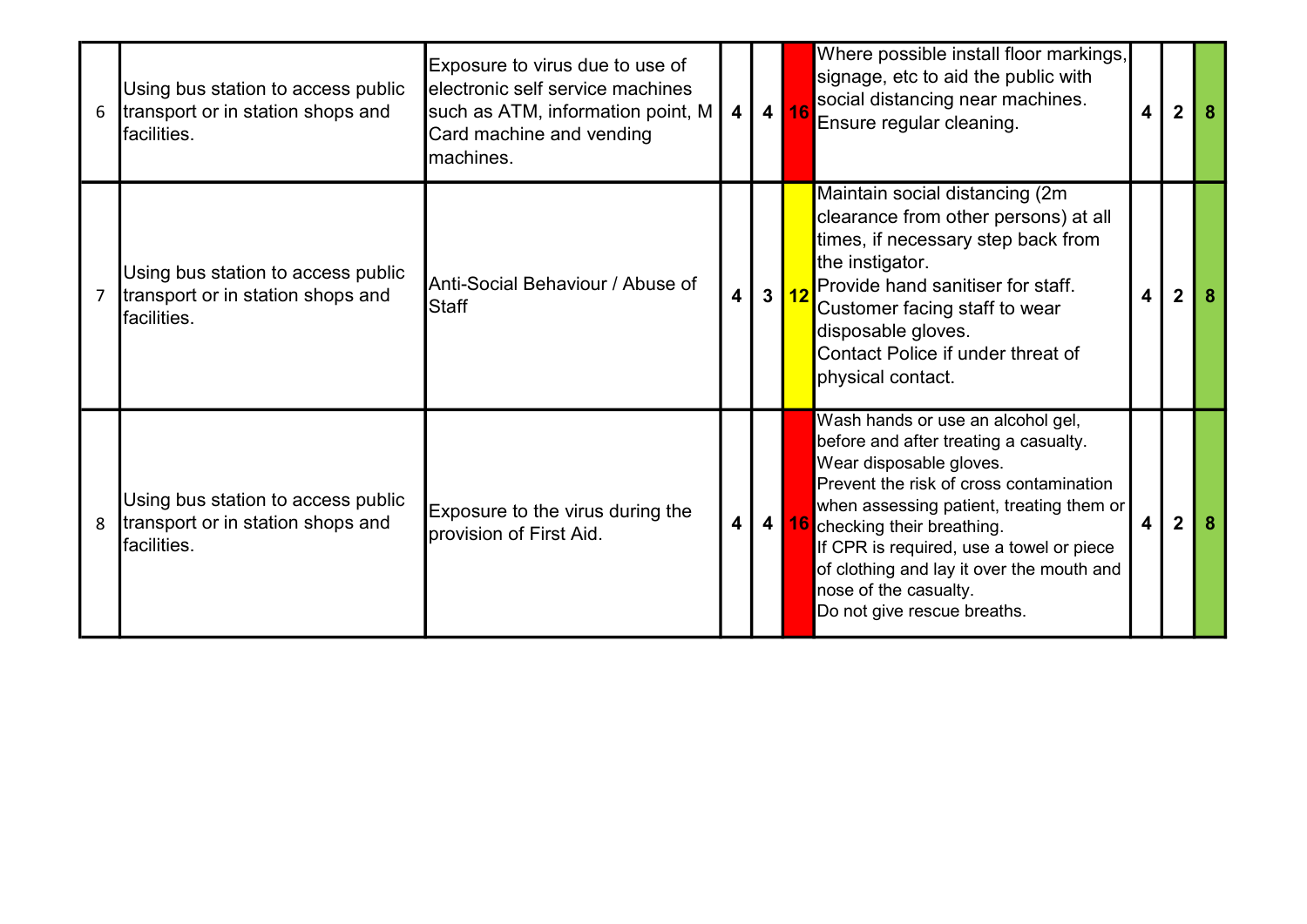|    | <b>Bus Station - Unstaffed</b>                                            |                                                                                           |                         |      |                                                                                                                                                                                                                                                                                                                                                                                                                                              |                         |                |    |
|----|---------------------------------------------------------------------------|-------------------------------------------------------------------------------------------|-------------------------|------|----------------------------------------------------------------------------------------------------------------------------------------------------------------------------------------------------------------------------------------------------------------------------------------------------------------------------------------------------------------------------------------------------------------------------------------------|-------------------------|----------------|----|
| 9  | Using bus station to access public<br>transport or in station facilities. | Exposure to virus due to contact<br>lwith contaminated surfaces                           | $\overline{\mathbf{4}}$ |      | Where possible install floor markings,<br>signage, etc to aid the public with<br>social distancing. Ensure all areas<br>used by the public are frequently<br>cleaned and disinfected.<br>Cleaning should include all handrails<br>4 16 and contact points such as doors,<br>handles, push plates, keypad door<br>locks, hard surfaces, etc.<br>Unmanned stations should be<br>subject to a thorough clean of all<br>stands during the night. | $\overline{\mathbf{4}}$ | $\overline{2}$ | -8 |
| 10 | Using bus station to access public<br>transport or in station facilities. | Exposure to virus due to contact<br>with other passengers, members<br>of the public, etc. | 4                       | 3 12 | Where possible install floor markings,<br>signage, etc to aid the public with<br>social distancing.<br>High frequency of recorded<br>messages over PA system advising<br>of Covid requirements.                                                                                                                                                                                                                                              | $\overline{\mathbf{4}}$ | $\mathbf 2$    |    |
|    | <b>Bus Shelters</b>                                                       |                                                                                           |                         |      |                                                                                                                                                                                                                                                                                                                                                                                                                                              |                         |                |    |
| 11 | Using bus shelter to access public<br>transport.                          | Exposure to virus due to contact<br>with contaminated surfaces                            |                         | 4 16 | Increased frequency of cleaning and<br>disinfection.                                                                                                                                                                                                                                                                                                                                                                                         | $\overline{\mathbf{4}}$ | $\overline{2}$ |    |